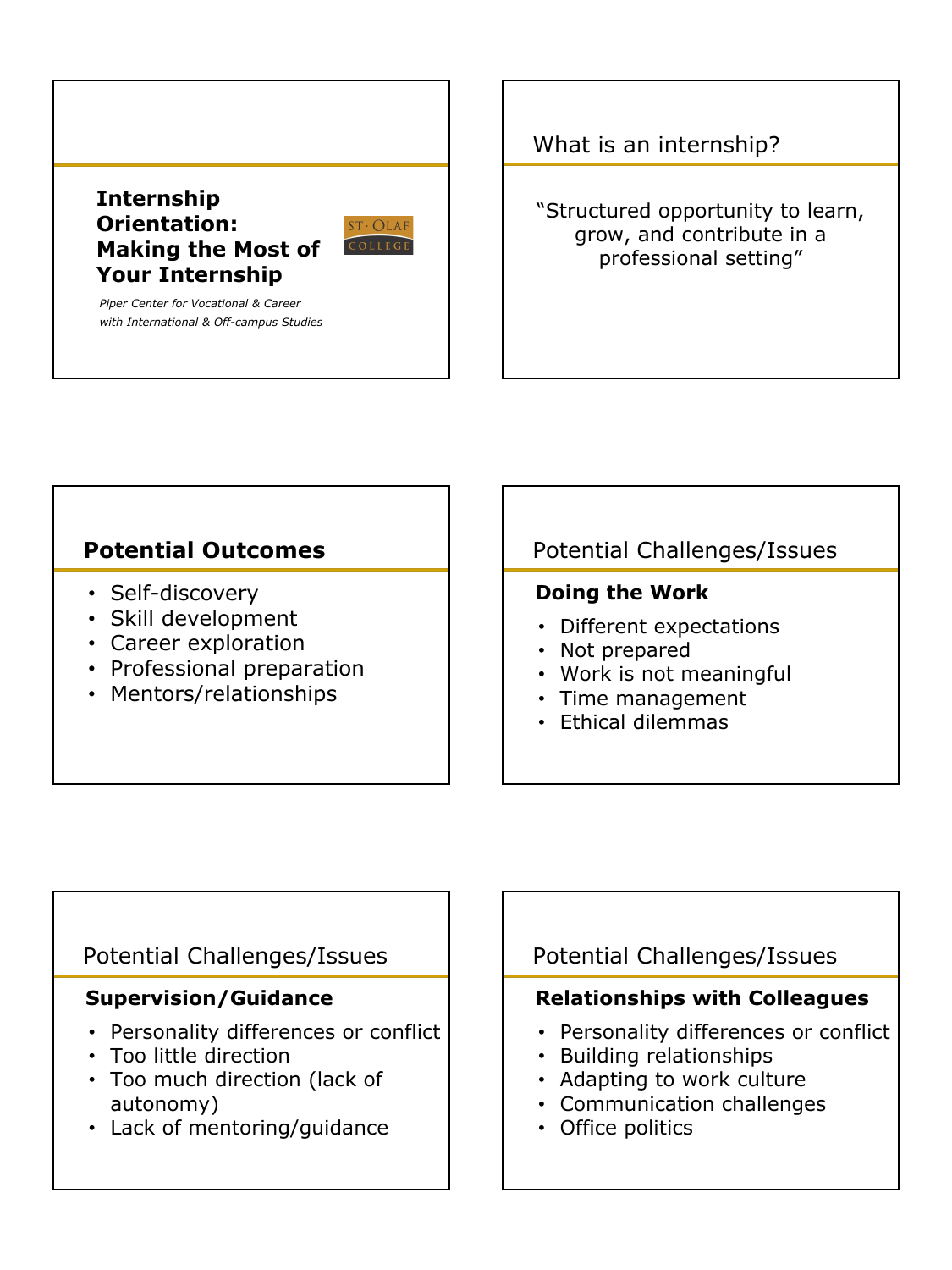# **Internship Developmental Stages**

- 1. Anticipation
- 2. Disillusionment
- 3. Confrontation
- 4. Competence
- 5. Culmination

From *The Successful Internship (2009)*, Sweitzer and King

The behavior and skills you demonstrate during your internship will determine how your employer will remember you.

# Behaviors that impress employers

- Upbeat/positive attitude
- Willing to learn and take on the unknown
- Flexibility and adaptability
- Interpersonal communication skills (on the phone, in person, in writing)
- Initiative (don't need continuous supervision)
- Teamwork
- Work ethic and follow-through
- Time-management and organizational skills
- Ask good questions

# Behaviors that bug employers

- Inability to articulate strengths
- Lack of maturity
- "What can you do for me" attitude
- Lack of courtesy
- Indecision, lack of goals
- Little sense of humor
- Inability to take criticism
- Late to work
- Doesn't ask questions
- Lack of enthusiasm and preparation

# **Making the Most of Your Internship**

- Develop and share learning goals
- Understand expectations/priorities
- Be prepared/proactive
- Be positive and flexible
- Take initiative and use resources
- Build meaningful relationships

## First Impressions

- Appropriate dress
- Punctuality
- Positive attitude
- Introducing yourself
- Remembering names
- Your first project/assignment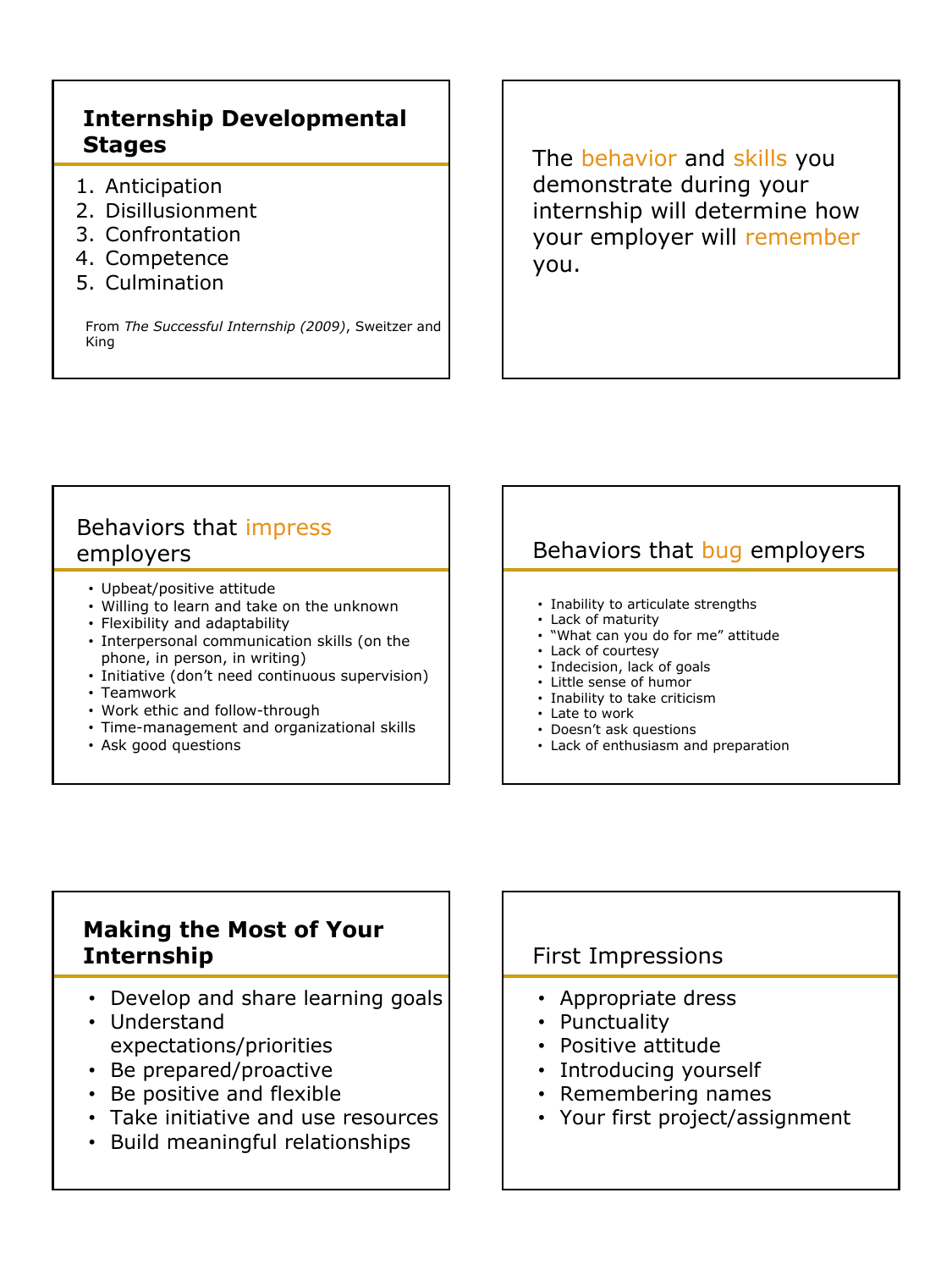# First Impressions

"Walk in with confidence and a smile; everyone is nervous so make it your goal to learn everyone's names and feel comfortable"

## Professionalism

- Preparation
- Attitude
- Communication
- Conflict resolution
- Representing the organization
- Personal technology

### Professionalism

"Always be early and enthusiastic, even about the projects that are not as fun or interesting. Work as hard as you can because it will not go unnoticed."

## Communicating with supervisor, co-workers

- Discuss expectations/goals
- Listen to what (s)he cares about
- Avoid excessive "college jargon"
- Prepare for meetings and discussions
- Suggest solutions when you present a problem (but still be humble)
- Take responsibility for mistakes

Communicating with supervisor, co-workers

"Be flexible and willing to adapt. Your expectations are likely different from your supervisors'. Be proactive. If you are unsatisfied, talk your supervisor about it."

hey,

I can't make it to the appointment today. Let me know when you have other timesopen.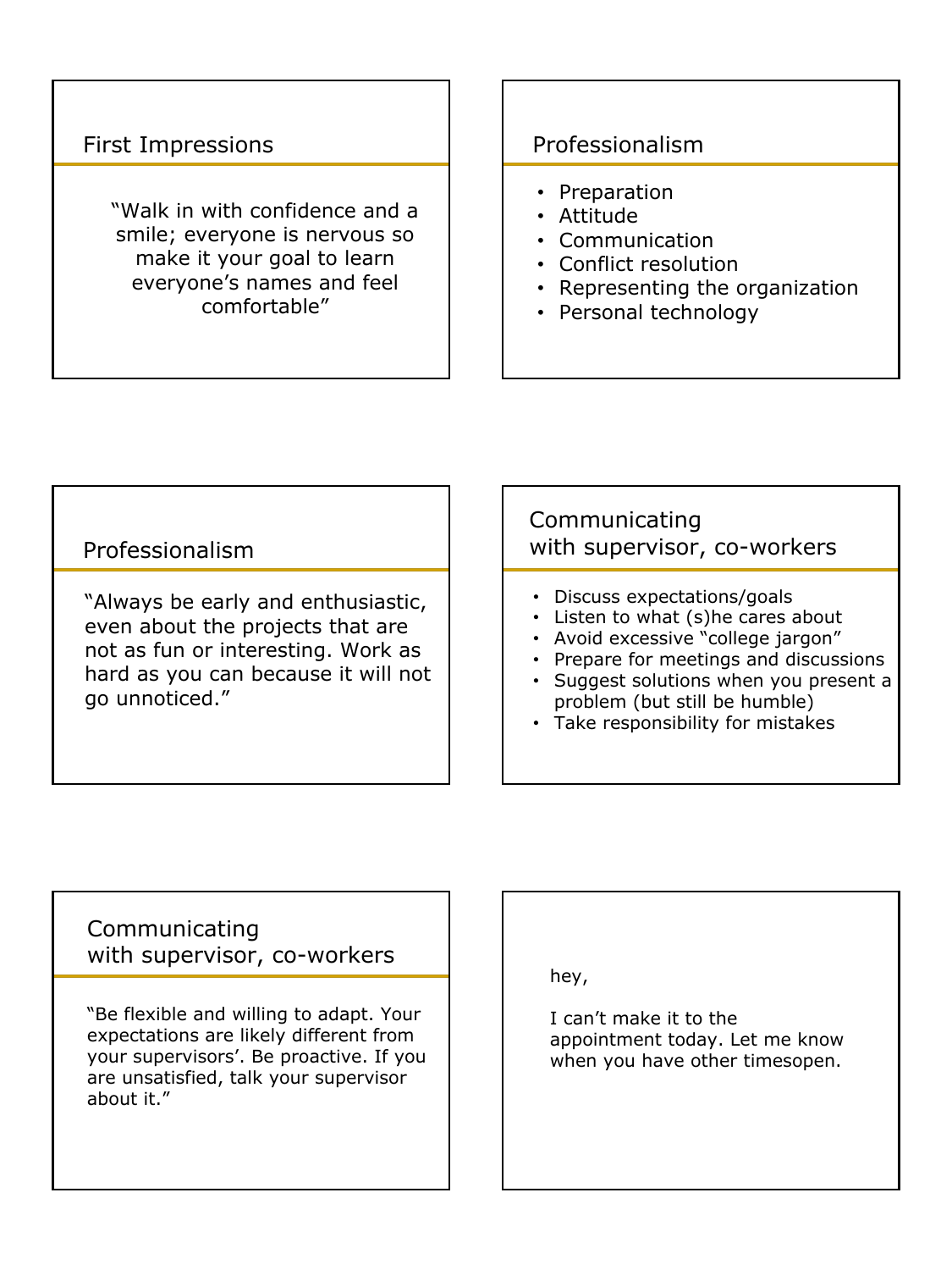#### Dear Sally,

I am unable to attend today's appointment due to a conflict with another meeting. Please let me know if we may reschedule. I am available tomorrow between 9 and 11 am, or Friday after 1 pm. Thank you.

#### Best, Tim Person person@gmail.com (222) 555-0000

# Conflict Resolution

- Own your mistakes create action plan to address them
- Don't take it personally
- Prioritize the relationship
- Email is permanent
- Identify solutions that are mutually beneficial

### Time Management

- Arrive on time, prioritize work, remain consistent
- Take breaks as appropriate
- Get sleep, plan social engagements accordingly (work schedule is different from student schedule)
- Integrate appropriate relationship building

### Take Initiative

- Try new tasks
- Take on new challenges
- Seek opportunities to attend meetings, conferences, and trainings
- If you have downtime, offer to help others

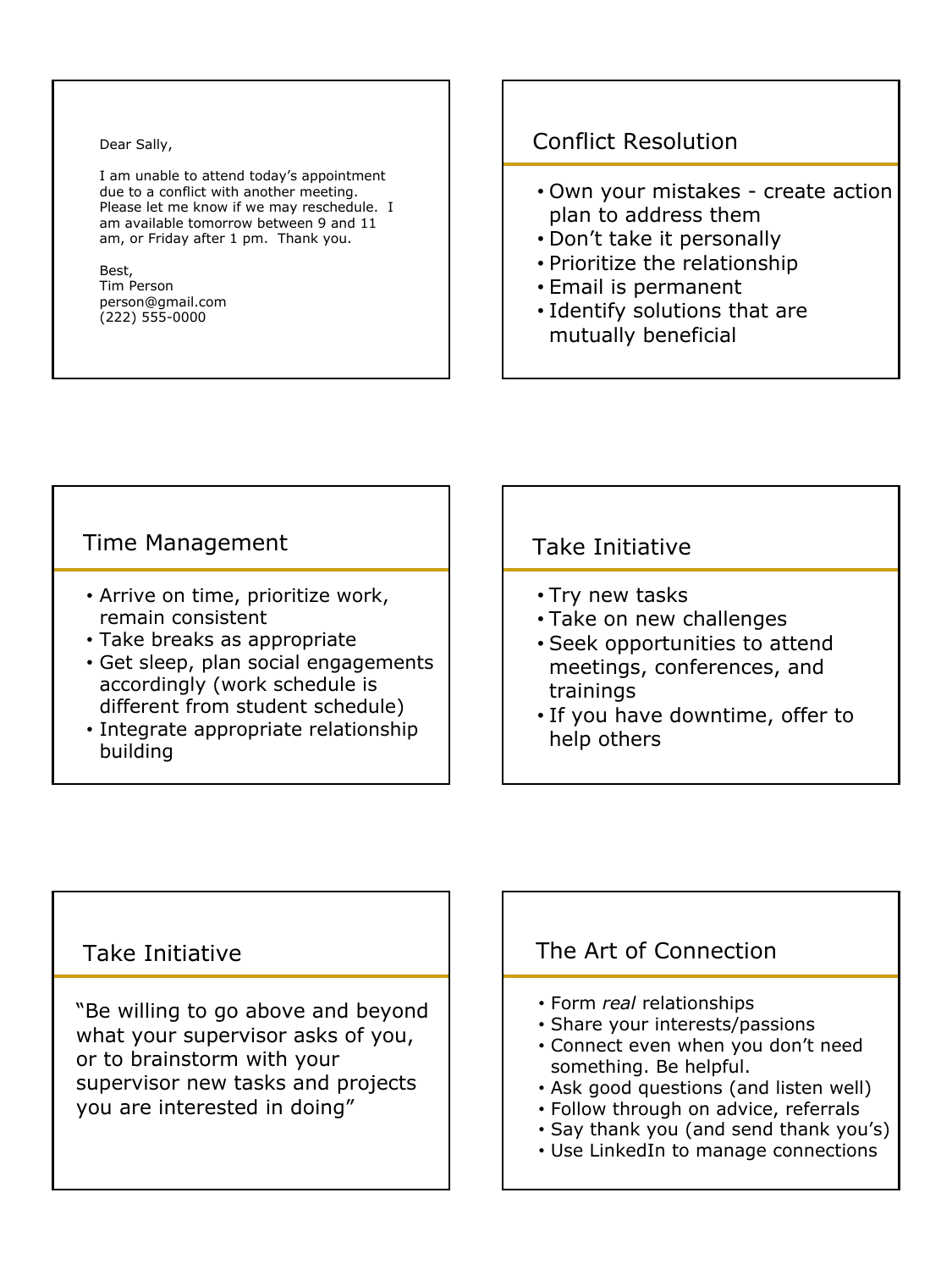#### Dear Mr. Hubbard,

I enjoyed our conversation yesterday about your role as editor of the Super Duper magazine.

The writer's conference you mentioned sounds like just the experience I need. I look forward to attending and will let you know how it goes.

Thank you very much for your time and advice! It was a pleasure getting to know you.

Sincerely, Harriet Writer hwriter@gmail.com (777) 888-9999

### The Art of Connection

"Learn from the mistakes of your coworkers have made by asking them about their work history."

"Spend time building relationships with the people you work with because they will last long after your internship is over."

### Make Time for Reflection

- Take stock of your goals going into the internship-- track progress!
- Talk to others about your experience
- Consider implications for your career goals and interests (roles, industry, work environment, etc.)
- Record stories for for future applications, essays, interviews

### **Internship Developmental Stages**

- 1. Anticipation
- 2. Disillusionment
- 3. Confrontation
- 4. Competence
- 5. Culmination

From *The Successful Internship (2009)*, Sweitzer and King

### Make Time for Reflection

"Be aware of yourself as you fill new roles; figure out what you like, what you don't like, what you're good at, and trust those experiences even if they surprise you."

## Becoming Oriented

- *• Organization*
- *Community* history, assets, challenges
- *Colleagues* learn about who you will be working with (LinkedIn)
- *Operations* communication, breaks, etc.
- *Your Role* who to meet with, projects & timelines, accessing info, etc.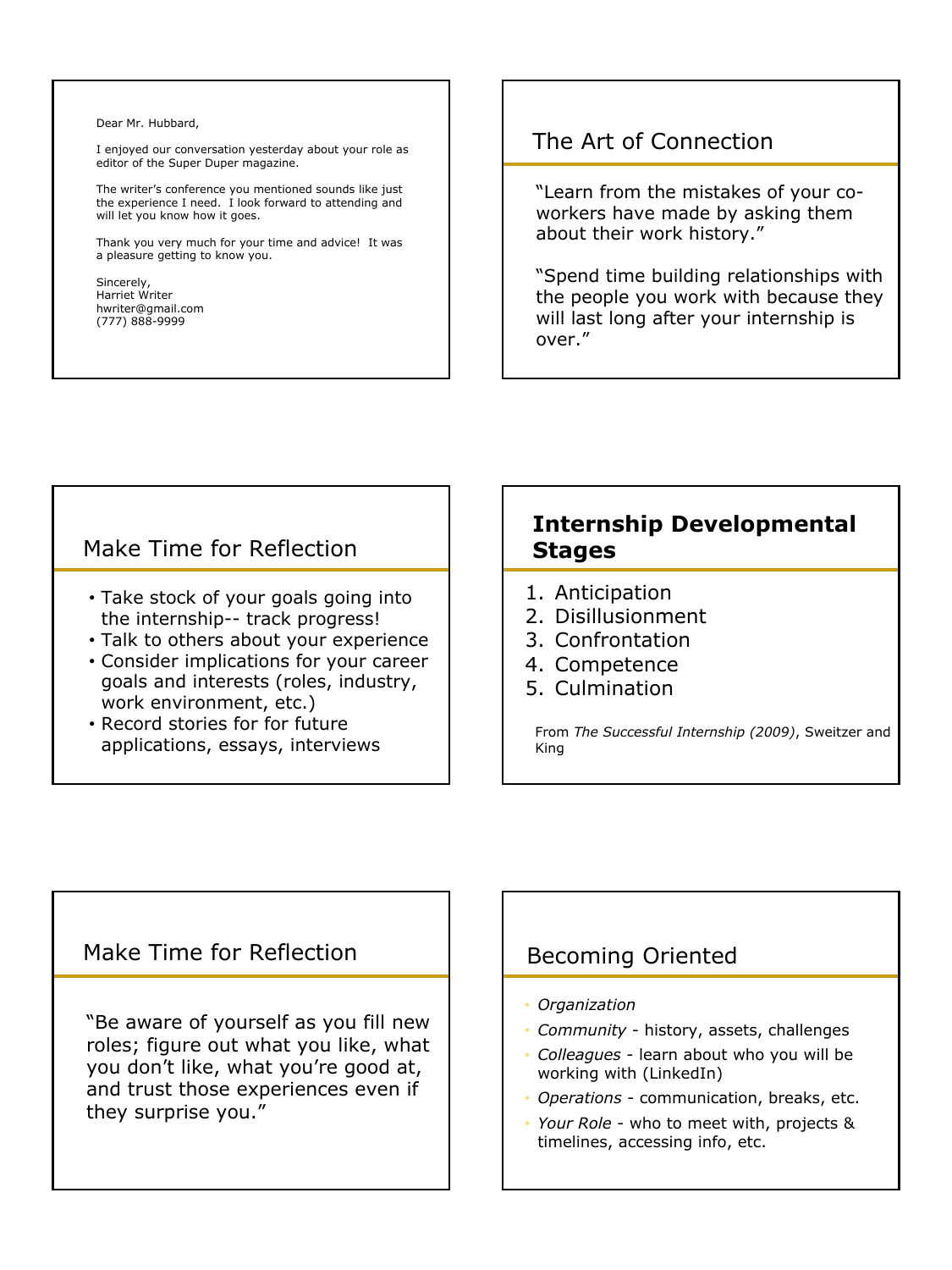# Your First Day

- Wardrobe
- How to get there?/Where do I park?
- Navigating ambiguity, taking initiative (What if my supervisor isn't there?)
- How will I introduce myself?

### Resources

- Site supervisor (and other colleagues)
- Faculty supervisor? (and other faculty)
- Peers/other interns
- Mentors
- Piper Center

"Make the most of your internship. Seek out every opportunity you can while you are there. Allow others to teach you new skills or explain different ideas. Keep a journal to jot down your changing thoughts and ideas."

# Academic Internship- Faculty **Supervisors**

- Expectation: regular communication, source of support, feedback on academic activities
- Be proactive in asking for their feedback/input

## Academic Internship- Site **Supervisors**

- Expectation: provide direction and mentorship, orientation, regular meetings, etc.
- Be proactive in requesting feedback or support in accomplishing learning goals

## Academic Internship- Learning Plan

- Framework for identifying and sharing goals
- Link experience with academic study
- Tool for students to engage supervisors